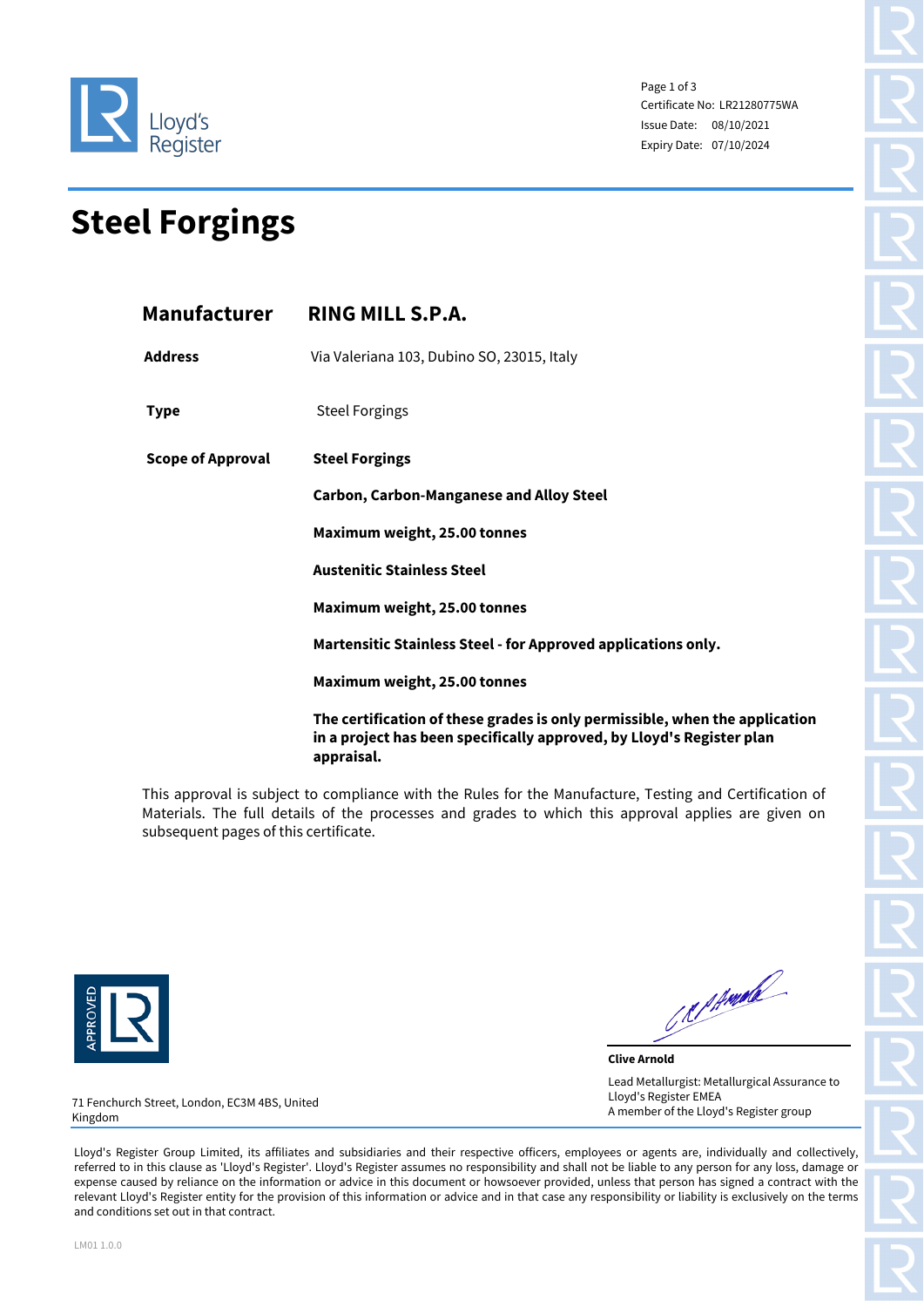

Page 2 of 3 Certificate No: LR21280775WA Issue Date: 08/10/2021 Expiry Date: 07/10/2024

## **Steel Forgings**

This certificate is issued to the named manufacturer, and is valid until the expiry date specified. Lloyd's Register is to be notified of any change that may affect the validity of this certificate, and reserves the right to cancel or withdraw this certificate.

**Approval Notes Previous Lloyd's Register reference No. 2162.** 



71 Fenchurch Street, London, EC3M 4BS, United Kingdom

Lloyd's Register Group Limited, its affiliates and subsidiaries and their respective officers, employees or agents are, individually and collectively, referred to in this clause as 'Lloyd's Register'. Lloyd's Register assumes no responsibility and shall not be liable to any person for any loss, damage or expense caused by reliance on the information or advice in this document or howsoever provided, unless that person has signed a contract with the relevant Lloyd's Register entity for the provision of this information or advice and in that case any responsibility or liability is exclusively on the terms and conditions set out in that contract.